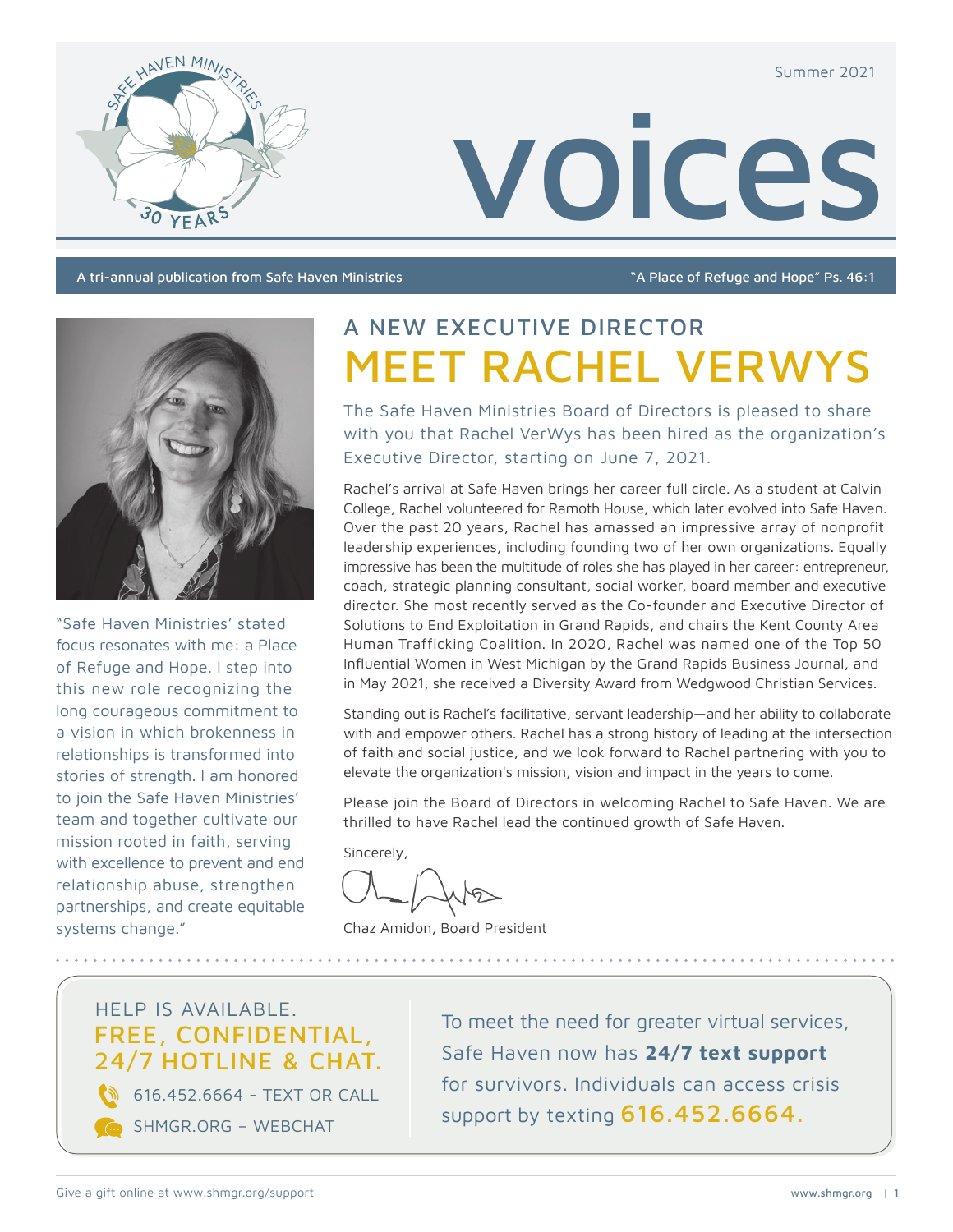## FUNDRAISING 101

Fundraising. When you say the word, some people get a little uncomfortable. This new column is designed to help dispel the myths around fundraising and open a conversation with you, our supporters.

One of the reasons a nonprofit exists is to strengthen a community by providing the educational, health, and social services that citizens need and which the government cannot fully provide. This is especially true for survivors of domestic violence. Emergency safe shelter and comprehensive services are available to domestic violence survivors in Kent County because of individual supporters like you. Intentionally, in Fiscal Year 2020, only 5% of Safe Haven's revenue came through state or federal funding. While we are increasing state and federal funding slightly, we will continue to diversify our revenue so that we do not become overly dependent on any one source.



Percent of Safe Haven Revenue by Source (2020) **Private Contributions** Government Grants & Fees Nongovernment Grants & Fees

Other & In-Kind

The role of fundraising (or development) staff is to secure charitable gifts to maintain operations of the nonprofit. The majority of charitable gifts are made to a nonprofit because someone asked them. This makes fundraising an ongoing and continuous effort. At Safe Haven, we rely on a few tried and true fundraising strategies every year. This includes our mailed calendar year end and spring appeals, a fall luncheon event, and a spring Celebration of Hope. In addition, there are opportunities to become a monthly supporter, sponsor an event, and give online or through social media. In addition, our staff are always on the lookout for new and innovative ways to reach our supporters. This is the creative and fun part of our work!

Nonprofit organizations like Safe Haven rely on individual donors to fund their mission and work. The next time you receive a fundraising request, remember that it is because of you (and your fundraising team) that we are able to provide meaningful services to our neighbors. Thank you for being part of this work.

Want to continue this conversation? Let's talk! Contact Renee at rrivard@shmgr.org or 616.452.6664.



Mary Endlsey, Susan Skillman, and Jessica Payne

## VENDOR SPOTLIGHT SURE SHINE CLEANING COMPANY

Sure Shine Cleaning Company has been an integral partner to Safe Haven since 2014. In fact, Safe Haven was Sure Shine's first commercial client when Susan Skillman, Owner and Founder, was in the early stages of building her business.

Susan had been in a corporate role for many years prior to starting Sure Shine. Her sister, Mary, joined the Sure Shine team and now cleans Safe Haven's facility multiple times a week and cleans the client rooms as needed as they transition out of shelter.

Keeping a clean space has always been vital for Safe Haven, and the pandemic only exacerbated that. When supplies were hard to find at the beginning of the pandemic, Mary utilized her relationships to come up with solutions so her clients, including Safe Haven, could be certain they'd have necessary supplies. To date, we have not had a COVID-19 outbreak in our shelter.

"Susan's caring, empathetic and intentional communication style and her incredible attention to detail has made it so much easier for us to keep pace with the cleaning needs of the building during a pandemic," says Jessica Payne, Operations Manager at Safe Haven Ministries.

Sure Shine Cleaning Company is a true partner in our mission, and we cannot thank them enough for their impact on our organization and those we serve. Mary's motto is to, "Help save the world... at least a little bit", and Safe Haven believes she is doing exactly that.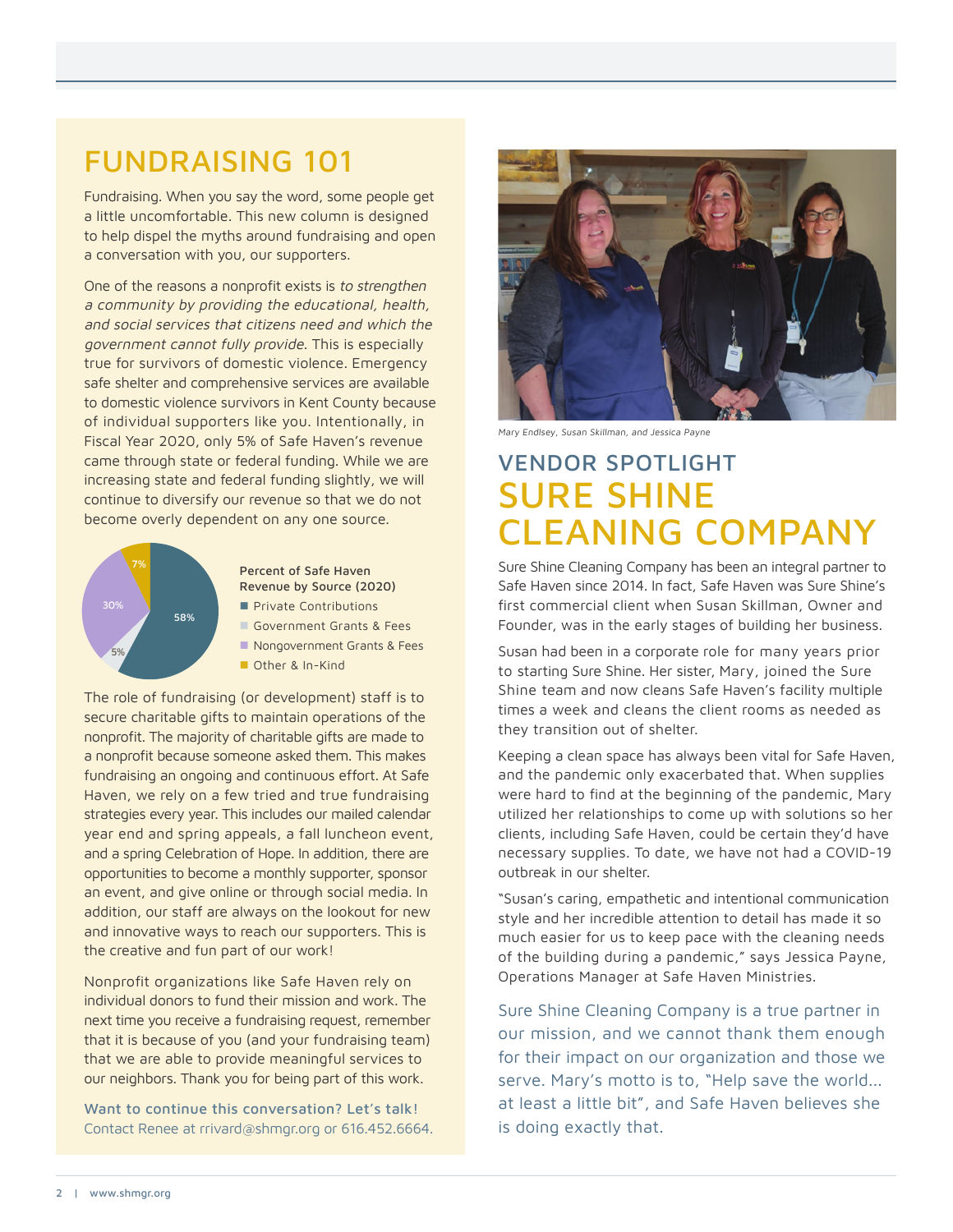



## THE LOCAL CHURCH & SAFE HAVEN MINISTRIES

In 1989, the social justice committee at Shawnee Park CRC began discussing unmet needs in our community. After conversations with other domestic violence experts in the community including the YWCA West Central Michigan, the need for additional safe shelter was identified. Shawnee Park CRC invited five area churches to collaborate and buy a home in



Safe Haven Ministries, 1990

Grand Rapids to serve as a shelter for women and children escaping domestic violence. This home was purchased in 1990 and named Ramoth House, after one of the biblical cities of refuge. This was the start of Safe Haven Ministries. Among those founding churches were Calvin CRC, Plymouth Heights CRC, Alger Park CRC, Seymour CRC, and Millbrook CRC. The goal in all of this: provide a community-based solution to the devastating issue of domestic violence.

Hundreds of volunteer hours and immeasurable community support made Safe Haven's first shelter possible. The first shelter had capacity for three individuals, including the victim's children, and employed only one full-time individual, who provided support to the survivors in the shelter. Volunteers accomplished the rest: cleaning, yard work, childcare, and house up-keep and modifications to make it amenable for women fleeing dangerous relationships.



Safe Haven Ministries, 2007

After serving for nine years, the need for more comprehensive services became clear. In 1999, Ramoth House incorporated into the larger nonprofit, Safe Haven Ministries. At this time, nonresidential and prevention and education services were added, while continuing to provide emergency safe shelter through the Ramoth House building. Safe Haven opened a separate administrative office, offering a 24/7 hotline, walk-in appointments for nonresidential clients, and weekly support groups. To address the need to prevent violence before it began, Safe Haven also began a prevention and education program, offering training for high school students, community members, churches, and health and human service providers.

#### SAFE HAVEN TIMELINE

 $-1990-$ Ramoth House was purchased

to include nonresidential services & prevention education

 $-1999$ . SHM expands

2007 Ramoth House was sold and a larger home purchased

 $2018 -$ Safe Haven's current facility constructed

Spring 2021 75 faith communities completed the Church Certification program to date

Fall 2021 Safe Haven **Ministries** celebrates 30th anniversary

 $2022 -$ SHM rebrands church certification program to be more inclusive of various faith communities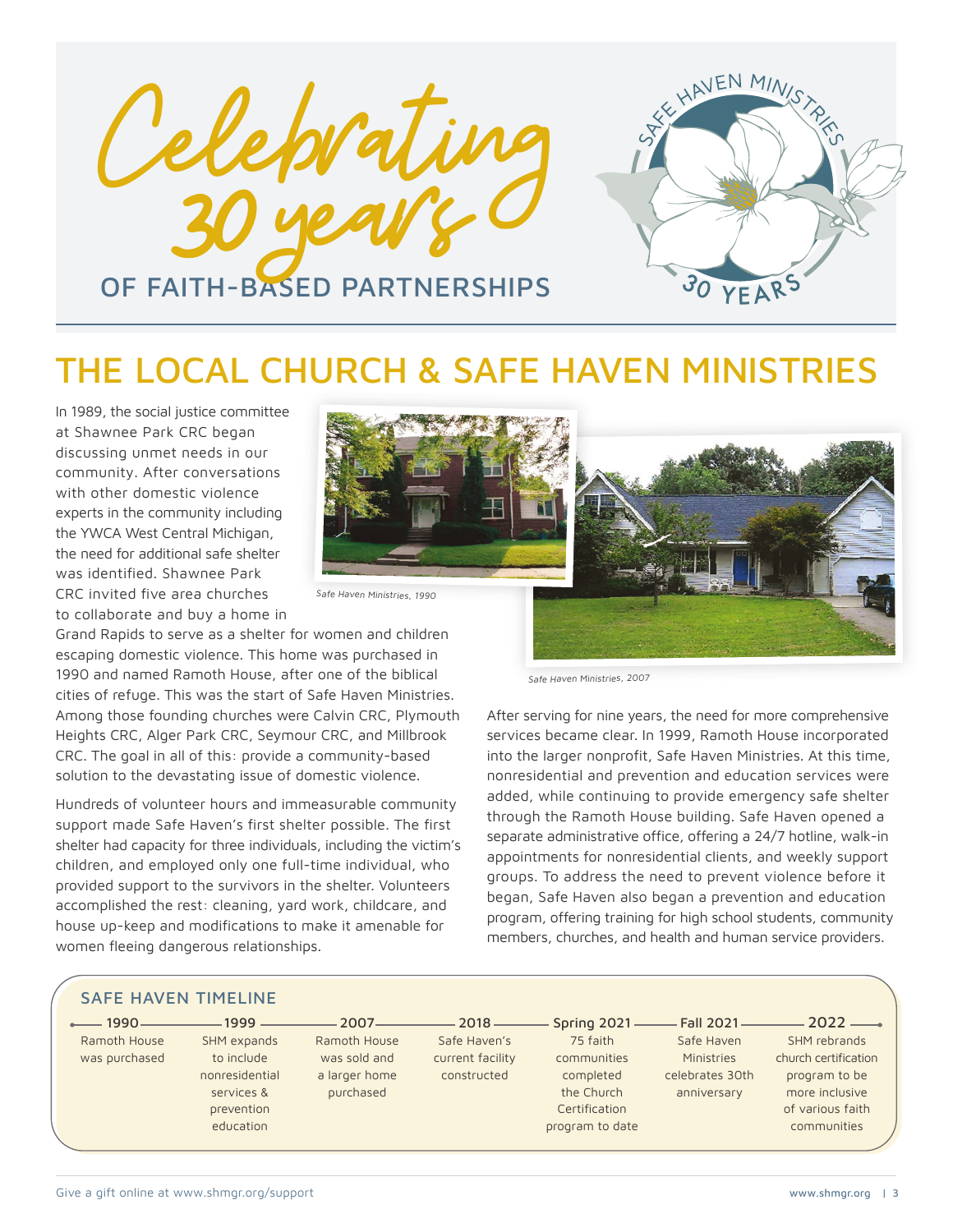### FAITH & DOMESTIC VIOLENCE

Domestic violence impacts every facet of a survivor's life, from faith to family, finances to mental health. Our expertise at the intersection of faith and domestic violence sets us apart from other domestic violence agencies across the state and nation. As a result of the expertise, Safe Haven developed and implemented the first-of-its-kind comprehensive training program for faith communities in 2018, Creating a Safe Haven: Church Certification. This program equips faith communities with the knowledge, skills and tools to effectively recognize, prevent, and respond to domestic and sexual violence in their congregations.

### FRUITFUL GROWTH

In 2018, Safe Haven expanded once again. This newly built 24,000-square-foot facility sits on 5.75 acres, and again doubled capacity from 7 rooms --the former capacity at Safe Haven's second shelter--to 14 rooms, serving up to 56 individuals at any given time. This new facility again strengthened the agency's capacity to meet the needs of survivors, while also enhancing security for staff and clients.

In our humble beginnings in 1990, six local churches came together to support Safe Haven through a gift of \$30,000 to purchase Ramoth House and hire its first staff member. These church partners also served through volunteerism, prayer, and pantry offerings. Thirty years later, our financial, in-kind, and volunteer support continues from these founding churches, and 25 additional faith communities. Their giving comprises 6% of our annual operating budget of \$1.5 million.

Throughout our history, one thing remains consistent, we do this work for victims and survivors, so that they too can

Using a two-pronged approach, this program provides in-depth training for a core group within the church, and policy and procedure recommendations that increase capacity and consistency in how the faith community addresses issues of domestic and sexual violence.

To date, Safe Haven has certified over 75 faith communities throughout Michigan and the United States from varying denominations. Trainings are held throughout the year and are open to all.

Above all, Safe Haven strives to support faith communities in their efforts to support victims and survivors and boldly make the commitment to preventing violence before it begins.

live a life free of harm. We do this work every day so that everyone, regardless of their race or ethnicity, gender, sexual orientation, disability status, language or immigration status knows that they are deserving of a healthy



Safe Haven Ministries, 2021

and safe relationship. As we continue to strive to be a Safe Haven for All, we know that there is still much work that has to be done, but we know this work can be done because of you.

On behalf of our staff, board, and clients ~ thank you for your generous investment in Safe Haven over the past thirty years. We invite you to walk with us, engaging your faith community in this work. Will you be part of the next 30 years?

In the summer of 2020, Safe Haven sent out a Church Needs Assessment to assess how Safe Haven's services could be modified to meet changing needs of our faith leaders. Surveys were sent to 150 churches in August and September 2020 and resulted in a 25% response rate.

As we continue to facilitate conversations with faith leaders, these responses are being used to inform our work. To engage your faith community, please reach out to Tara Aday, Director of Prevention & Education at taday@shmgr.org.

#### Important themes that Churches reported include:

- It is hard to recognize signs of abuse and therefore know who needs help.
- COVID-19 created increased isolation in their community and congregation, and churches worried about how COVID-19 would impact individuals that were already experiencing abuse.
- Churches are concerned that the pandemic could lead to even higher rates of domestic violence.
- Housing was one of the greatest needs for victims and the pandemic has intensified this need.
- One church reported that they were in the process of helping an 80-year victim of domestic violence, and then when the pandemic hit, they stopped hearing from her. This further demonstrates how COVID-19 continues to heighten issues around domestic violence.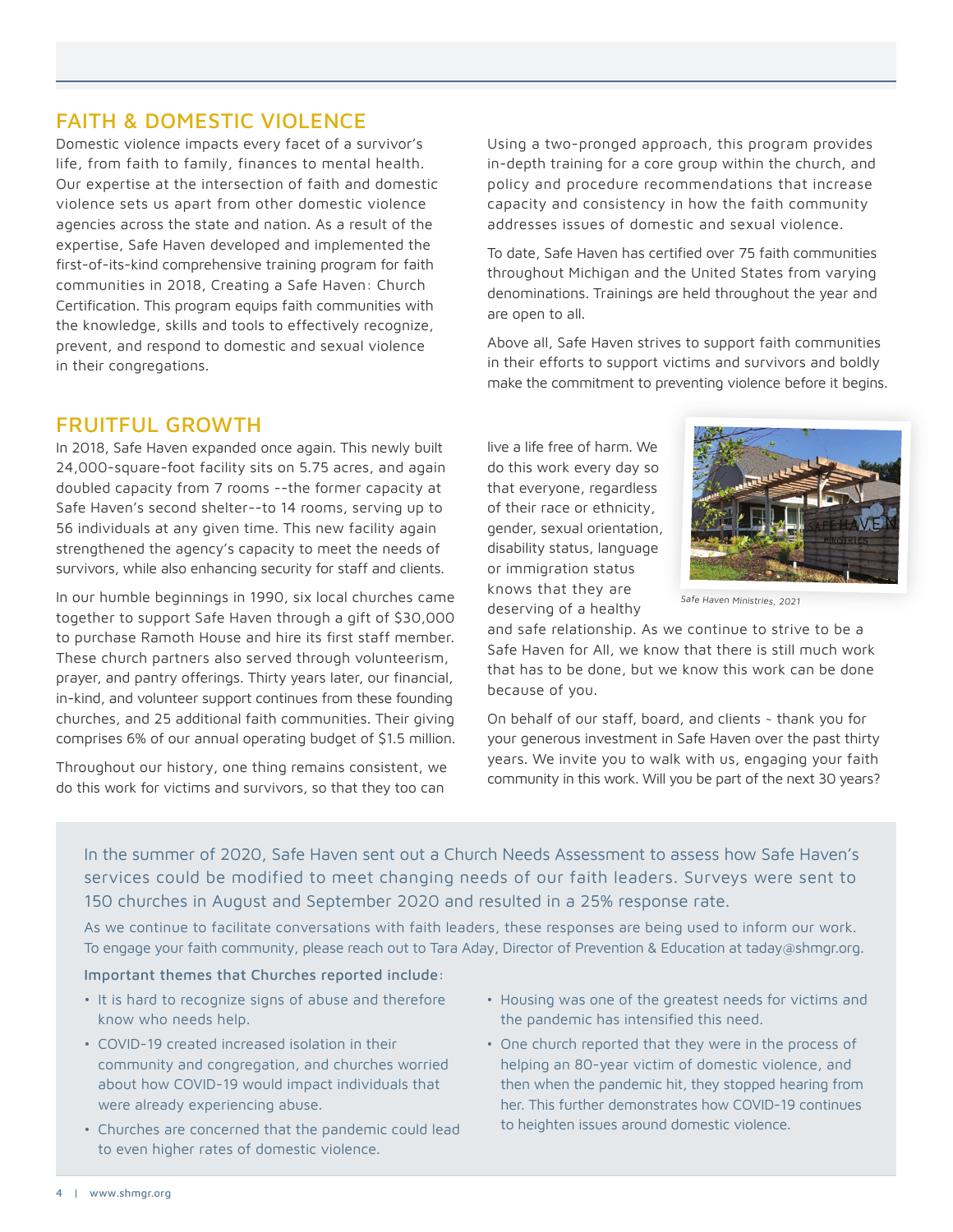

## BOARD OF DIRECTORS

Chaz Amidon, President Shannon Vinson, Vice President Mike Wiese, Secretary Jodi Rothenthaler, Treasurer Esperanza Degnan Joan DeVries Thelma Ensink Mike Rundhaug Allie Walker

### 24/7 HOTLINE

If you are in need of services for yourself or a friend or family member, please call our hotline.

HELP IS AVAILABLE. FREE, CONFIDENTIAL, 24/7. 616.452.6664 CALL OR TEXT

CONNECT WITH US

p. 616.452.6664 e. info@shmgr.org www.shmgr.org



# SENIOR SEND-OFF

Congratulations to our graduating Young Leaders Against Violence Members. Young Leaders Against Violence is a local youth-led coalition made up of high school students who are focused on dating and sexual abuse awareness and prevention.

Safe Haven is a facilitator and mentor to this group, and by centering the voices of these students we empower them to take charge of the futures they envision.

We are so proud of this year's graduating members, and can't wait to see the change they will create.



#### EMILY NYQUIST

Served with YLAV for 4 Years

Northview High School: 5th in her class, National Honor Society President, and student body vice-president.

Next Steps: University of Michigan, Major in Economics and Psychology.

Favorite YLAV memory: My favorite memory is honestly any of the educational events we've done. I loved being able to educate the community on such an overlooked but important topic.



#### MEG VANANTWERP

Served with YLAV for 3 Years Grand Rapids Christian 21: with Highest Honors

Next Steps: Calvin College to Major in Civil Engineering with minors in economic and international relationships.

Favorite YLAV memory: The educational event for parents YLAV did with the Health Department my first year or my internship this year!



#### AVA HEINERT

Served with YLAV for 2 Years Grand Rapids Christian: Honor roll

Next Steps: Pepperdine College as Regent Scholar, to Major in Journalism with a pre-law emphasis

Favorite YLAV memory: This year when we did the problematic pop-culture slideshow presentations, it was so fun!

For more information & to get involved, visit ylav.org